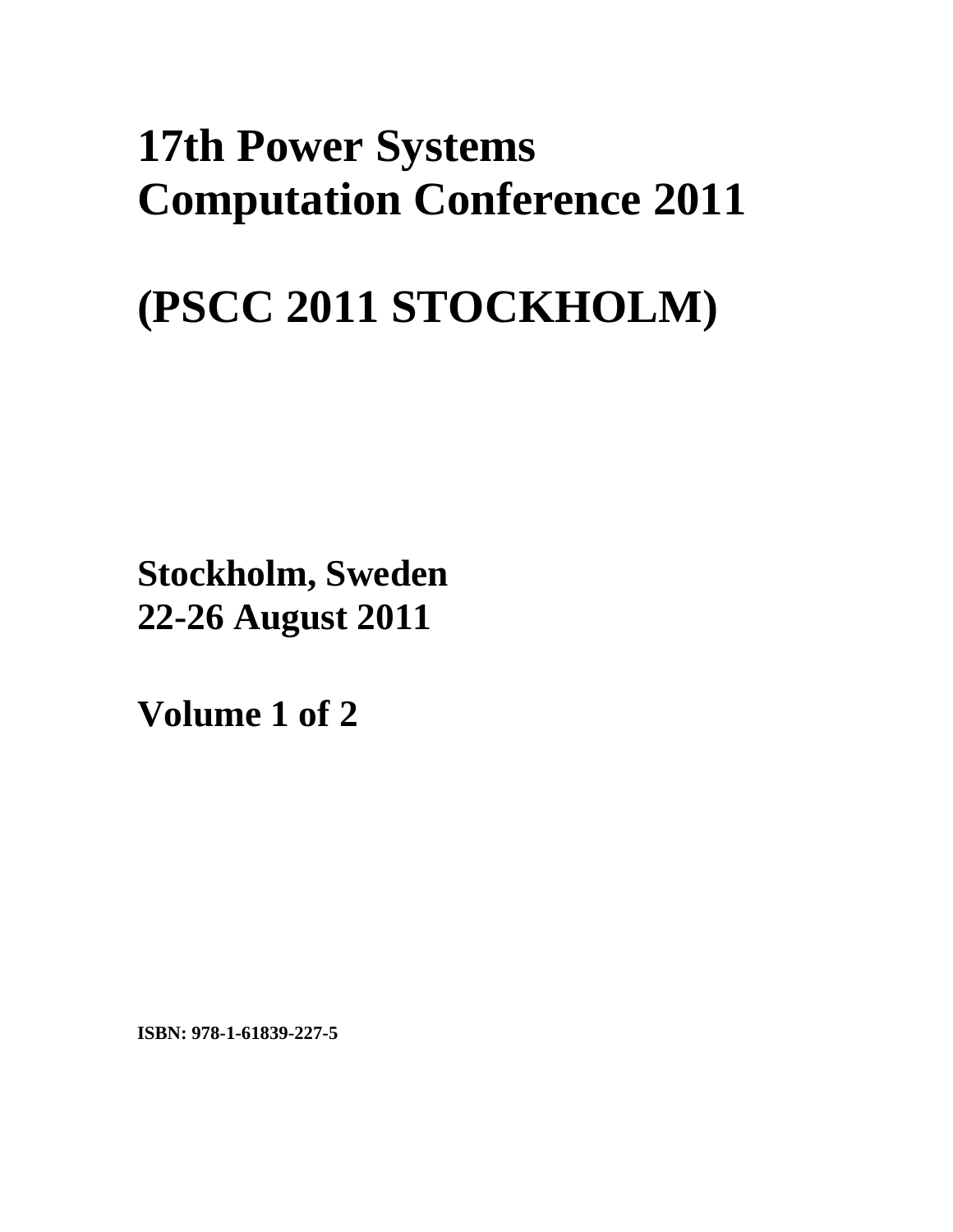**Printed from e-media with permission by:** 

Curran Associates, Inc. 57 Morehouse Lane Red Hook, NY 12571



**Some format issues inherent in the e-media version may also appear in this print version.** 

Copyright© (2011) by the Power Systems Computation Conference (PSCC) All rights reserved.

Printed by Curran Associates, Inc. (2011)

For permission requests, please contact the Power Systems Computation Conference (PSCC) at the address below.

Power Systems Computation Conference (PSCC) c/o Dr. G.M. Burt University of Strathclyde 16 Richmond Street, Glasgow G1 1XQ Scotland, United Kingdom

Phone: 441 41 548 2268 Fax: 441 41 548 4872

g.burt@strath.ac.uk

## **Additional copies of this publication are available from:**

Curran Associates, Inc. 57 Morehouse Lane Red Hook, NY 12571 USA Phone: 845-758-0400 Fax: 845-758-2634 Email: curran@proceedings.com Web: www.proceedings.com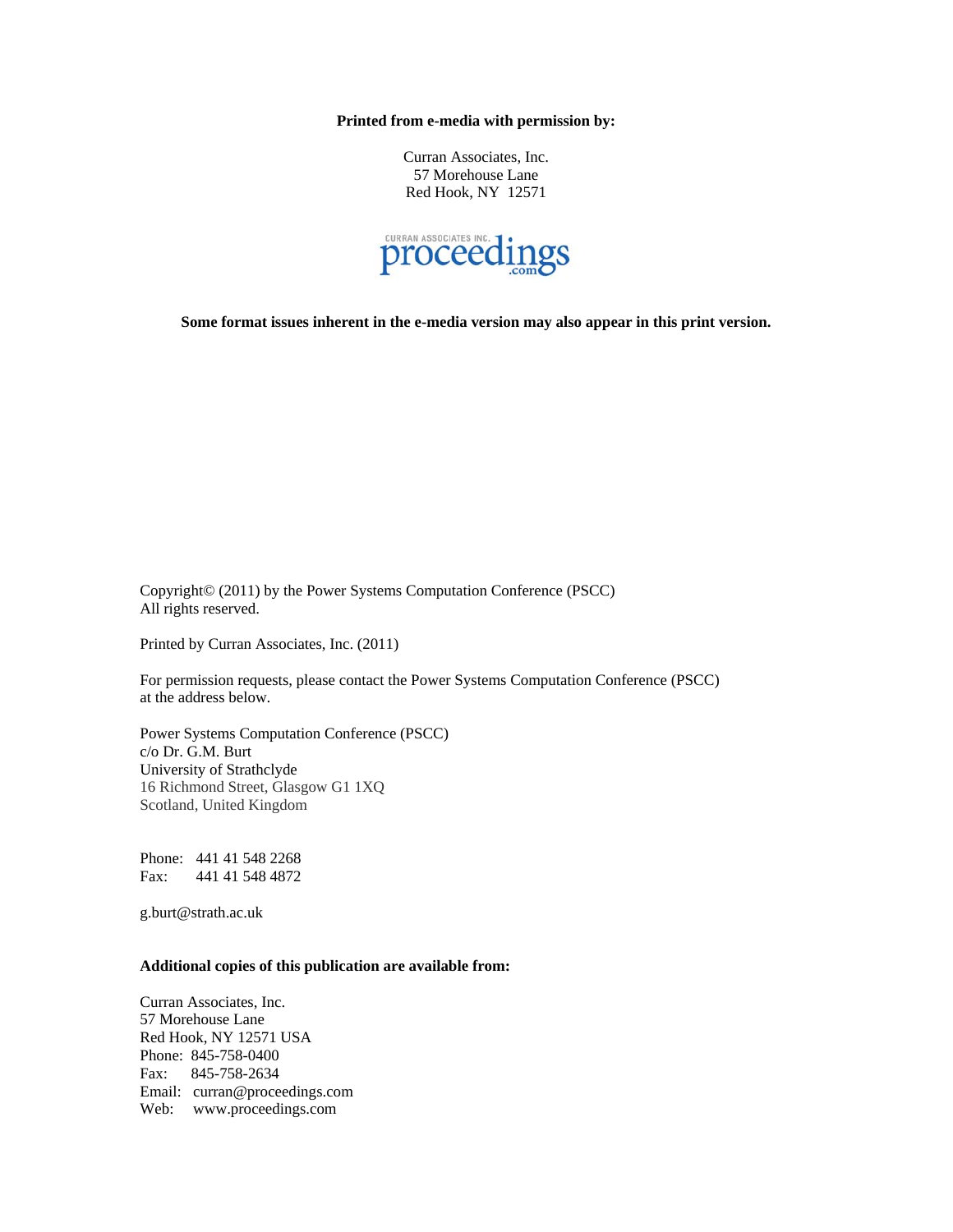## **TABLE OF CONTENTS**

### Volume 1

| Rui Bo, Fangxing Li                                                                                                                |  |
|------------------------------------------------------------------------------------------------------------------------------------|--|
| A Chronological Composite System Adequacy Assessment Considering Non-dispathable Renewable                                         |  |
|                                                                                                                                    |  |
| L. M. Carvalho, M. A. Da Rosa, V. Miranda, R. Ferreira                                                                             |  |
| A Column Generation Approach for Solving Very Large Scale Instances of the Brazilian Long Term                                     |  |
|                                                                                                                                    |  |
| Carlos Henrique Medeiros De Sabóia, Abilio Lucena                                                                                  |  |
|                                                                                                                                    |  |
| Marcus Stötzel, Markus Zdrallek, Heinrich Hoppe-Oehl, Frank Schwermer                                                              |  |
| A Cooperative Game Theory Approach to Wind Power Generation Imbalance Cost Allocation30<br>Efthymios Karangelos, François Bouffard |  |
| A Decision Support System for DC Optimal Power Flow Analysis on Large Scale Interconnected                                         |  |
|                                                                                                                                    |  |
| Elma P. Santos, Anibal T. Azevedo, Secundino Soares Filho, Paulo César M. Meira, Donato Da Silva Filho                             |  |
| A Distributed Computation Method for Voltage Stability Assessment of a Sub-grid Within a Large                                     |  |
|                                                                                                                                    |  |
| Jinquan Zhao, Peng Xu, Fei Shi                                                                                                     |  |
|                                                                                                                                    |  |
| Stijn Cole, Karim Karoui, Til Kristian Vrana, Olav B. Fosso, Jean-Baptiste Curis, Anne Marie Denis, Chen-Ching<br>Liu              |  |
| A Fundamental Study of Wide-area Damping Controllers with Application to Fuzzy-logic Based PSS                                     |  |
|                                                                                                                                    |  |
| I. Kamwa, M. Dobrescu, A. Heniche, C. Cyr, Ph. Cadieux                                                                             |  |
| A Mixed Integer Linear Programming Approach to the Optimal Configuration of Electrical                                             |  |
|                                                                                                                                    |  |
| A. Borghetti, M. Paolone, C. A. Nucci                                                                                              |  |
|                                                                                                                                    |  |
| Motoki Akatsuka, Ryoichi Hara, Hiroyuki Kita, Takamitsu Ito, Yoshinobu Ueda, Yutaka Saito, Masami Saito,<br>Katsuyuki Takitani     |  |
| Erlon C. Finardi, Murilo R. Scuzziato                                                                                              |  |
| A Model-based Optimal Operation Strategy for Lossy Energy Storage Systems: The Case of                                             |  |
|                                                                                                                                    |  |
| Fernando De Samaniego Steta, Andreas Ulbig, Stephan Koch, Göran Andersson                                                          |  |
|                                                                                                                                    |  |
| Marc Rees, Jianzhong Wu, Bieshoy Awad, Janaka Ekanayake, Nick Jenkins                                                              |  |
| A New Adaptive Differential Evolution Algorithm for Voltage Stability Constrained Optimal Power                                    |  |
| Worawat Nakawiro, Istvan Erlich                                                                                                    |  |
| A New Control Scheme of Batteries and Facts Devices for Transient Stability Improvement in Multi-                                  |  |
|                                                                                                                                    |  |
| Ken-Ichi Kawabe, Akihiko Yokoyama                                                                                                  |  |
| A New Coordinated Control Scheme of Seawater Desalination Plant and Diesel Engine Generators                                       |  |
| for Securing Regulating Capacity in Island Power System with Renewable Energy Generation119                                        |  |
| Toru Yoshihara, Akihiko Yokoyama, Masaki Imanaka, Yusuke Onda, Jumpei Baba, Yusuke Kuniba, Naoto Higa,<br>Sadao Asato              |  |
| A New Load Frequency Control Method in Power System Using Vehicle-to-Grid System Considering                                       |  |
|                                                                                                                                    |  |
| Koichiro Shimizu, Taisuke Masuta, Yutaka Ota, Akihiko Yokoyama                                                                     |  |
|                                                                                                                                    |  |
| Gustavo Valverde, Elias Kyriakides, Vladimir Terzija                                                                               |  |
| A Novel Optimal Power Flow Solver Based on Parameterized Contingency for Preventive Control                                        |  |
|                                                                                                                                    |  |
| Ryuya Tanabe, Yasuyuki Tada, Hsiao-Dong Chiang                                                                                     |  |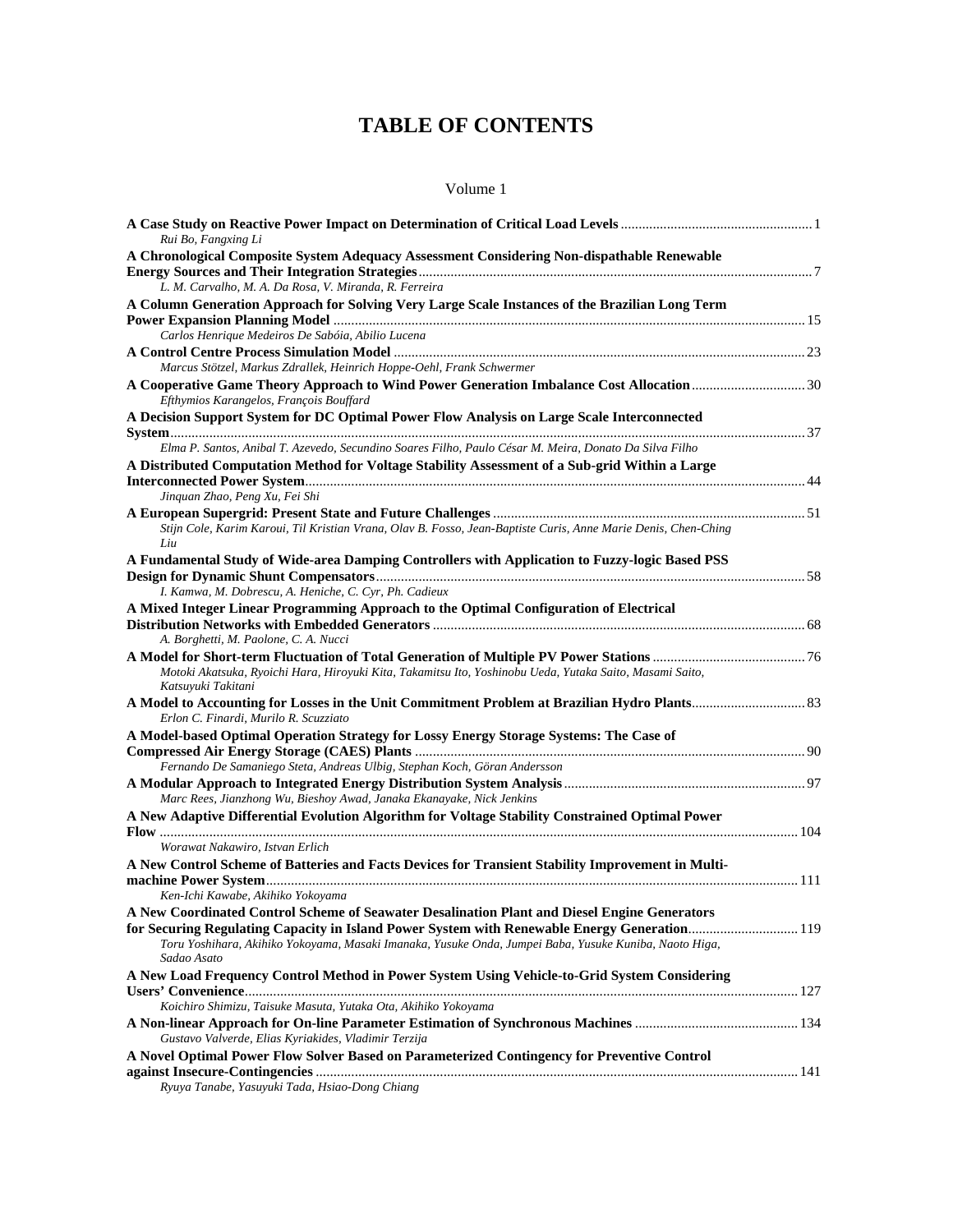| A Piece-wise Linear Model for Approximating LMP-load Curve Based on Critical Load Levels  148                                                                                       |  |
|-------------------------------------------------------------------------------------------------------------------------------------------------------------------------------------|--|
| Rui Bo, Fangxing Li<br>G. Celli, E. Ghiani, F. Pilo, S. Tedde                                                                                                                       |  |
| A Review on On-line Voltage Stability Monitoring Indices and Methods Based on Local Phasor                                                                                          |  |
|                                                                                                                                                                                     |  |
| Jinquan Zhao, Youdong Yang, Zhonghe Gao                                                                                                                                             |  |
| E. Ciapessoni, D. Cirio, S. Massucco, A. Pitto                                                                                                                                      |  |
| A Separation Technique for Load and Photovoltaic Generation Output in Distribution System  169<br>Akihito Yasunaga, Ryoichi Hara, Hiroyuki Kita                                     |  |
| A Simulation Tool to Build Generation Expansion Plans in Competitive Electricity Markets 176                                                                                        |  |
| Adelino J. C. Pereira, João Tomé Saraiva<br>A Stochastic Model to Simulate Electric Vehicles Motion and Quantify the Energy Required from the                                       |  |
| F. J. Soares, J. A. Peças Lopes, P. M. Rocha Almeida, C. L. Moreira, Luís Seca                                                                                                      |  |
| A Study on Adaptive Frequency Control Method by Multiple DGS in Island-type Microgrid  190                                                                                          |  |
| Takao Tsuji, Toru Yamashita, Tsutomu Oyama, Takuhei Hashiguchi, Tadahiro Goda                                                                                                       |  |
| A Study on Power Supply Reliability of Microgrid with Renewable Energy Considering Switching                                                                                        |  |
| Takao Tsuji, Kazuya Nakagawa, Akira Ohmiya, Tsutomu Oyama, Takao Shinji, Toyokazu Tamura, Shinsuke<br>Tsujita                                                                       |  |
| A Supplementary Load Frequency Control Method by Use of Heat Pump Water Heaters on                                                                                                  |  |
| Taisuke Masuta, Akihiko Yokoyama, Yasuyuki Tada                                                                                                                                     |  |
| A Synchrophasor Estimation Algorithm for the Monitoring of Active Distribution Networks in Steady                                                                                   |  |
| M. Paolone, A. Borghetti, C. A. Nucci                                                                                                                                               |  |
| A Transmission Renewal Planning Approach with Supply-end Reserves and Line Flow Sensitivities221<br>Keisuke Ueda, Yu Takamizawa, Shinichi Iwamoto, Yoshinori Kato, Masayuki Shimazu |  |
| A Two-Stage Orthogonal Estimator to Incorporate Phasor Measurements into Power System Real-                                                                                         |  |
| Antonio Simões Costa, André Albuquerque                                                                                                                                             |  |
| AD-HOC vs. Supervisory Wide Area Backup Relay Protection Validated on Power/Network Co-                                                                                             |  |
|                                                                                                                                                                                     |  |
| Hua Lin, S. Sambamoorthy, S. Shukla, James Thorp, Lamine Mili                                                                                                                       |  |
| <b>Advanced Load Modelling Techniques for State Estimation on Distribution Networks with Multiple</b>                                                                               |  |
| Weicong Kong, David Wang, Colin Foote, Graham Ault, Andrea Michiorri, Robert Currie                                                                                                 |  |
|                                                                                                                                                                                     |  |
| Maria Vrakopoulou, Göran Andersson                                                                                                                                                  |  |
| An Analytical Methodology for Operational Reliability Evaluation of Composite Power Systems  256<br>Yong Liu, Chanan Singh                                                          |  |
| An Application of Pseudo-spectral Discretization in Modelling of Unsymmetrical Transmission Lines 264<br>Rastko Živanovic, Roberto Schulze, Peter Schegner                          |  |
| An Approach for Assessing the Effect of Scenario Tree Approximations in Stochastic Hydropower                                                                                       |  |
| Turid Follestad, Ove Wolfgang, Michael M. Belsnes                                                                                                                                   |  |
| An Approach to Consider Hydraulic Coupled Systems in the Construction of Equivalent Reservoir                                                                                       |  |
|                                                                                                                                                                                     |  |
| M. E. P. Maceira, V. S. Duarte, D. D. J. Penna, M. P. Tcheou                                                                                                                        |  |
| Analysis of Inertial Response and Primary Power Frequency Control Provision by Doubly Fed<br>Mattia Marinelli, Stefano Massucco, Andrea Mansoldo, Mark Norton                       |  |
| Analysis of the Robustness of a Distributed Coordination System for Power Flow Controllers  293                                                                                     |  |
| Ulf Häger, Christian Rehtanz, S. Lehnhoff                                                                                                                                           |  |
| Analysis of UFLS Schemes with Increased Wind Generation in Small Isolated Power Systems 301<br>I. Saboya, I. Egido, E. Lobato, L. Sigrist                                           |  |
| Analyzing the Market Power in a Nodal Representation of the Central Western Europe by the Agent-                                                                                    |  |
| Shiguang Zhu, Vincent Rious, Galileo Barbieri, Yannick Pérez                                                                                                                        |  |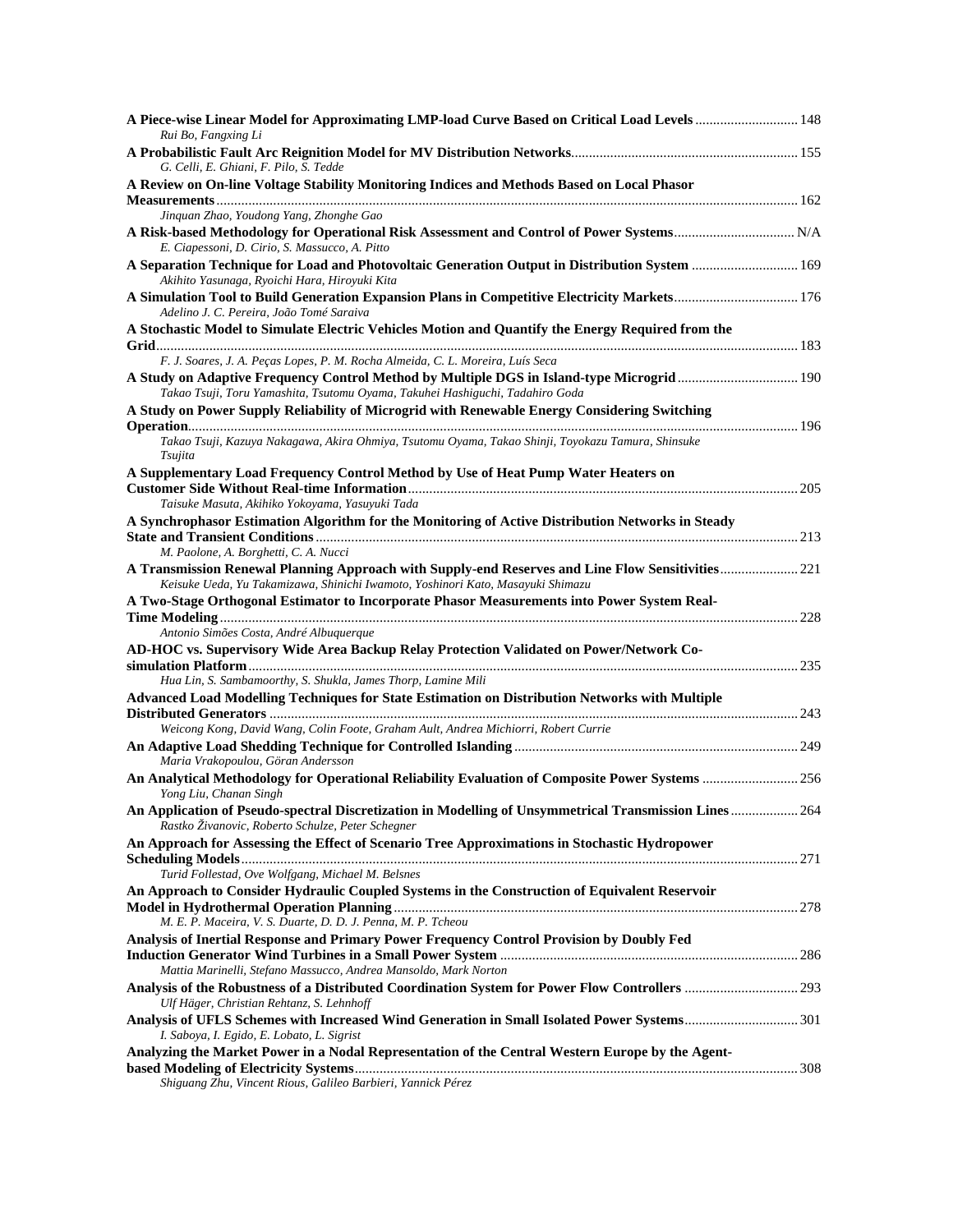| Application of Innovative Transmission Technologies for the Development of the Future European                                                                                       |  |
|--------------------------------------------------------------------------------------------------------------------------------------------------------------------------------------|--|
| Angelo L'Abbate, Gianluca Fulli, Gianluigi Migliavacca, Arturs Purvins                                                                                                               |  |
| Applying Probability Distribution Functions to Model System Failures Due to Adverse Weather 325<br>Milton Edimu, Ronald Herman, C. T. Gaunt                                          |  |
| Assessing the Effect of Storage Devices and a PHEV Cluster on German Spot Prices by Using Model                                                                                      |  |
| Lukas A. Wehinger, Gabriela Hug, Matthias D. Galus, Göran Andersson                                                                                                                  |  |
| ATP-EMTP Investigation of Fault Location Algorithm Applying Signals of Current Differential                                                                                          |  |
| Murari Saha, Eugeniusz Rosolowski, Jan Izykowski                                                                                                                                     |  |
| Bellman's Dynamic Programming Method Applied to the Synthesis of Control Algorithms for the<br>N. Zelenokhat, O. Zelenokhat, S. Lianzberg                                            |  |
|                                                                                                                                                                                      |  |
| S.-E. Fleten, D. Haugstvedt, J. A. Steinsbø, M. M. Belsnes, F. Fleischmann                                                                                                           |  |
| Blackstart of a 380-kv Transmission System with Unloaded Transformers After a System Collapse  359<br>Mustafa Kizilcay, Klaus Teichmann, Aykut Agdemir, Martin Lösing, Claus Neumann |  |
| Richard Bean, Ben Vanderwaal                                                                                                                                                         |  |
| A. Molina-Garcia, M. C. Bueso, M. Kessler, J. Guerrero-Perez, J. A. Fuentes, E. Gomez-Lazaro                                                                                         |  |
| Alicia Valero Masa, Jean-Claude Maun, Stefan Werben                                                                                                                                  |  |
| Shravan Garlapati, James S. Thorp                                                                                                                                                    |  |
| J. Sumaili, H. Keko, V. Miranda, A. Botterud, J. Wang                                                                                                                                |  |
| Cold Load Pick-up (CLPU) with Electric Space Heating Loads Under Demand Response Actions 398<br>N. Saker, M. Petit, J.-C. Vannier, J. L. Coullon                                     |  |
| <b>Comparison of Direct and Iterative Sparse Linear Solvers for Power System Applications on Parallel</b>                                                                            |  |
|                                                                                                                                                                                      |  |
| Jean-Charles Tournier, Vaibhav Donde, Zhao Li<br>Comparison of Static and Dynamic Simulation for Combined Heat and Power Micro-units 412                                             |  |
| Tobias Heß, Joachim Seifert, Peter Schegner                                                                                                                                          |  |
| Muhammad Ali, J. V. Milanovic, Irinel-Sorin Ilie, Gianfranco Chicco                                                                                                                  |  |
|                                                                                                                                                                                      |  |
| Jarno Lamponen, Liisa Haarla<br>Condensed Grid Topology Detection for a Fully Transparent Distribution Management System 432                                                         |  |
| Monika Ruh, Andreas Borer, Göran Andersson                                                                                                                                           |  |
| Ángel L. Trigo, José L. Martínez, Jesús Riquelme                                                                                                                                     |  |
| Cross-entropy Method for Reliability Worth Assessment of Renewable Generating Systems  448<br>Reinaldo A. González-Fernández, Armando M. Leite Da Silva                              |  |
|                                                                                                                                                                                      |  |
| Yasar Kucukefe, Adnan Kaypmaz                                                                                                                                                        |  |
| Luke Livermore, Carlos E. Ugalde-Loo, Jun Liang, Janaka B. Ekanayake, Nicholas Jenkins                                                                                               |  |
| Day-ahead Security Assessment under Uncertainty Relying on the Combination of Preventive and                                                                                         |  |
|                                                                                                                                                                                      |  |
| Florin Capitanescu, Stéphane Fliscounakis, Patrick Panciatici, Louis Wehenkel                                                                                                        |  |
| Decaying DC Component Effect Elimination on Phasor Estimation Using an Adaptive Filtering                                                                                            |  |
| Kleber M. Silva, Bernard F. Küsel                                                                                                                                                    |  |
| Decentralised Controller to Mitigate Short-term Voltage Variations in Distribution Networks with                                                                                     |  |
|                                                                                                                                                                                      |  |
| Piyadanai Pachanapan, Adam Dysko, Olimpo Anaya-Lara, Graeme Burt, Kwok L. Lo                                                                                                         |  |
| Dimitrios Papadaskalopoulos, Goran Strbac                                                                                                                                            |  |
|                                                                                                                                                                                      |  |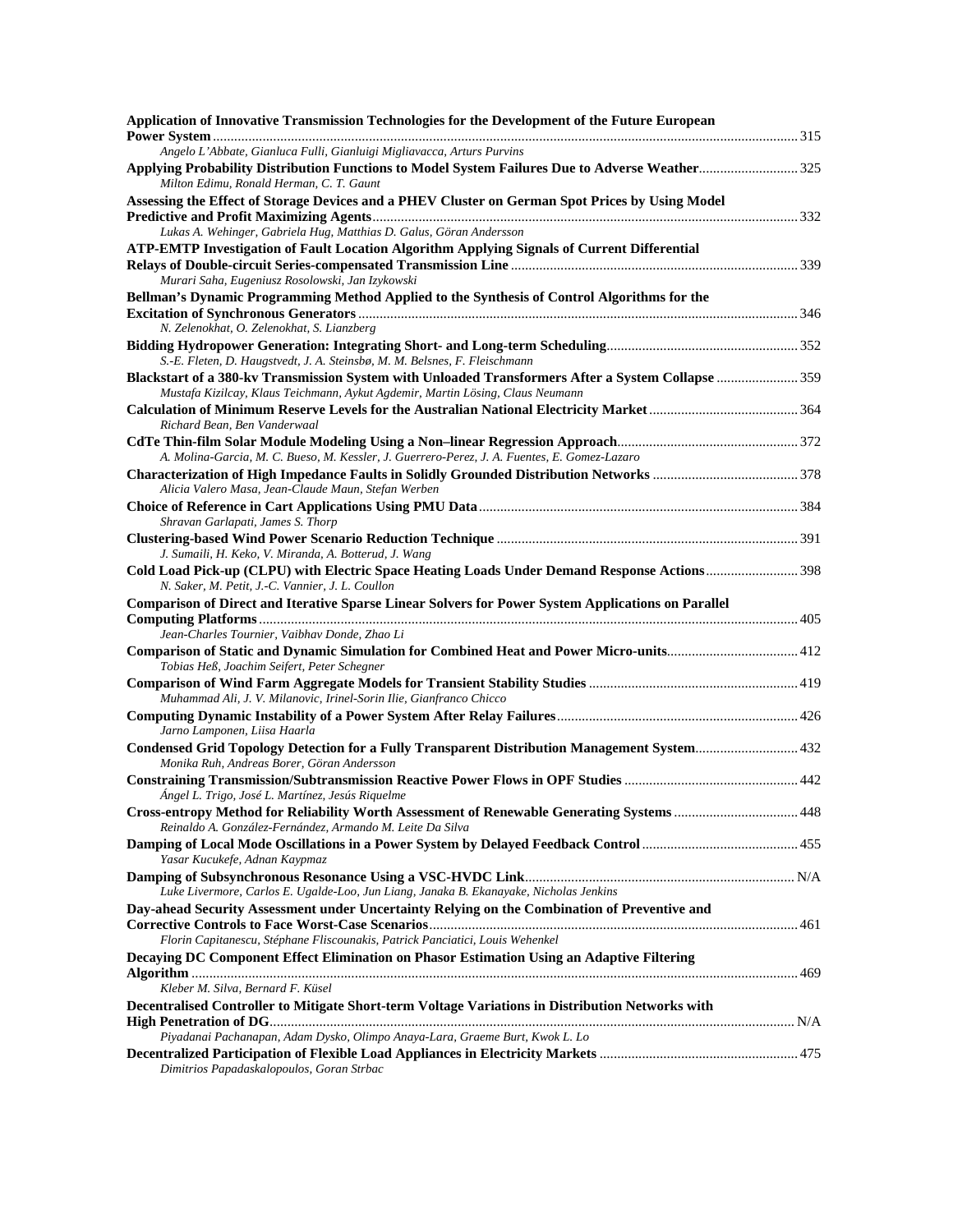| Definition of a Control Scheme for a Coordinated Management of Large Offshore Wind Farms                                                                                                                 |     |
|----------------------------------------------------------------------------------------------------------------------------------------------------------------------------------------------------------|-----|
| F. Careri, C. Genesi, P. Marannino, M. Montagna, P. Raboni, S. Rossi, I. Siviero                                                                                                                         |     |
| Deriving Analytical Relief Functions for Switching Variants and Assigning Priority by Transient<br>491                                                                                                   |     |
| Manoel Firmino De Medeiros Júnior, Arrhenius Vinicius Da Costa Oliveira, José Tavares De Oliveira, Juliana<br>Oliveira De Medeiros                                                                       |     |
| Quentin Jossen, Frédéric Klopfert, Jean-Claude Maun                                                                                                                                                      |     |
| Development of a Lifetime Model for VRLA Batteries Used in Wind Turbine Generators 505<br>X. L. Wang, S. S. Choi, T. L. Zhang, K. J. Tseng                                                               |     |
| Development of Equivalent Dynamic Model of Distribution Network Using Clustering Procedure512<br>Samila Mat Zali, N. C. Woolley, J. V. Milanovic                                                         |     |
| Development of New SPS with Online DSA Function and Its Verification Technique Using RTDS520<br>Kuniaki Anzai, Hisanori Ito, Masahiro Yatsu, Yuji Hara, Haruyuki Horii                                   |     |
| Development of Risk-constrained Offering Strategies for a Wind Power Producer Under Uncertainty528<br>J. P. S. Catalão, H. M. I. Pousinho, V. M. F. Mendes                                               |     |
| Dimensioning of Reserve Capacity by Means of a Multidimensional Method Considering                                                                                                                       |     |
| Jan Kays, Johannes Schwippe, Christian Rehtanz                                                                                                                                                           |     |
|                                                                                                                                                                                                          |     |
| Naoto Yorino, Ardyono Priyadi, Ridzuan A. Mutalib, Yutaka Sasaki, Yoshifumi Zoka, Hiroaki Sugihara<br>Discrete Evolutionary Particle Swarm Optimization for Multiyear Transmission Expansion Planning548 |     |
| Manuel Costeira Da Rocha, João Tomé Saraiva                                                                                                                                                              |     |
| Discriminatory Pricing among Consumer Classes in Power Market Using the Shapley Value556<br>Fan Zhang, Pramode K. Verma, Samuel Cheng                                                                    |     |
| Distance Protection Algorithm for Double-circuit Transmission Line with Fault Resistance                                                                                                                 |     |
|                                                                                                                                                                                                          |     |
| Marcin Bozek, Eugeniusz Rosolowski, Murari Saha, Jan Izykowski                                                                                                                                           |     |
| Distribution Line Structure and Generation Efficiency Improvement: A Clustered Residential Grid-                                                                                                         |     |
| Yusuke Miyamoto, Yasuhiro Hayashi                                                                                                                                                                        |     |
| D. Issicaba, J. A. Pecas Lopes, M. A. Rosa                                                                                                                                                               |     |
| Does Distributed Generation Require New Regulatory Tools? A Comparative Analysis of Distribution                                                                                                         |     |
| Rafael Cossent, Tomás Gómez, João A. Peças Lopes                                                                                                                                                         |     |
| Dynamic Load Model and Its Incorporation in MATLAB Based Voltage Stability Toolbox 591<br>Sujit Lande, S. P. Ghanegaonkar, N. Gopalakrishnan, V. N. Pande                                                |     |
| Dynamic Phasor Measurements Using Subspace Based Techniques for Synchrophasor Applications  597<br>P. Banerjee, S. C. Srivastava                                                                         |     |
| Dynamic Stability Assessment of Customer's Power Systems with Detailed Models Implementation  604<br>Masayuki Watanabe, Yasunori Mitani, Hiroyuki Iki, Yoshihisa Uriu, Yasuhiro Urano                    |     |
| <b>Dynamic Thermal Modeling of Isolated Cables</b>                                                                                                                                                       | 611 |
| F. M. Echavarren, L. Rouco, A. González                                                                                                                                                                  |     |
| Andrés Delgadillo, Javier Reneses, Julián Barquín                                                                                                                                                        |     |
| Alexandre Street, José M. Arroyo, Fabrício Oliveira                                                                                                                                                      |     |
| <b>Establishing Trade-offs Between Sustained and Momentary Reliability Indices in Electric</b>                                                                                                           |     |
| Gustavo D. Ferreira, Arturo S. Bretas, Mario O. Oliveira                                                                                                                                                 |     |
| <b>Estimating the Effects of Model Parametric Uncertainty on Dynamic Performance Specification</b>                                                                                                       |     |
| Vaibhav Donde<br>Evaluation of an Analytical Solution Approach to Model Doubly-fed Induction Generator  645                                                                                              |     |
| A. Molina-García, I. Muñoz-Benavente, M. Cañas, S. Amat, E. Gómez-Lázaro, J. A. Fuentes                                                                                                                  |     |
| <b>Evaluation of Dynamic Characteristics of Distribution Network Including Dispersed Generations by</b>                                                                                                  |     |
| Y. Shirai, H. Ishikawa, Ryosuke Uda, Hiroshi Miura, Koji Mizutani, K. Shibata                                                                                                                            |     |
| V. T. Carvalho, João P. J. De Oliveira, A. L. Ferreira Filho, J. A. A. Cormane                                                                                                                           |     |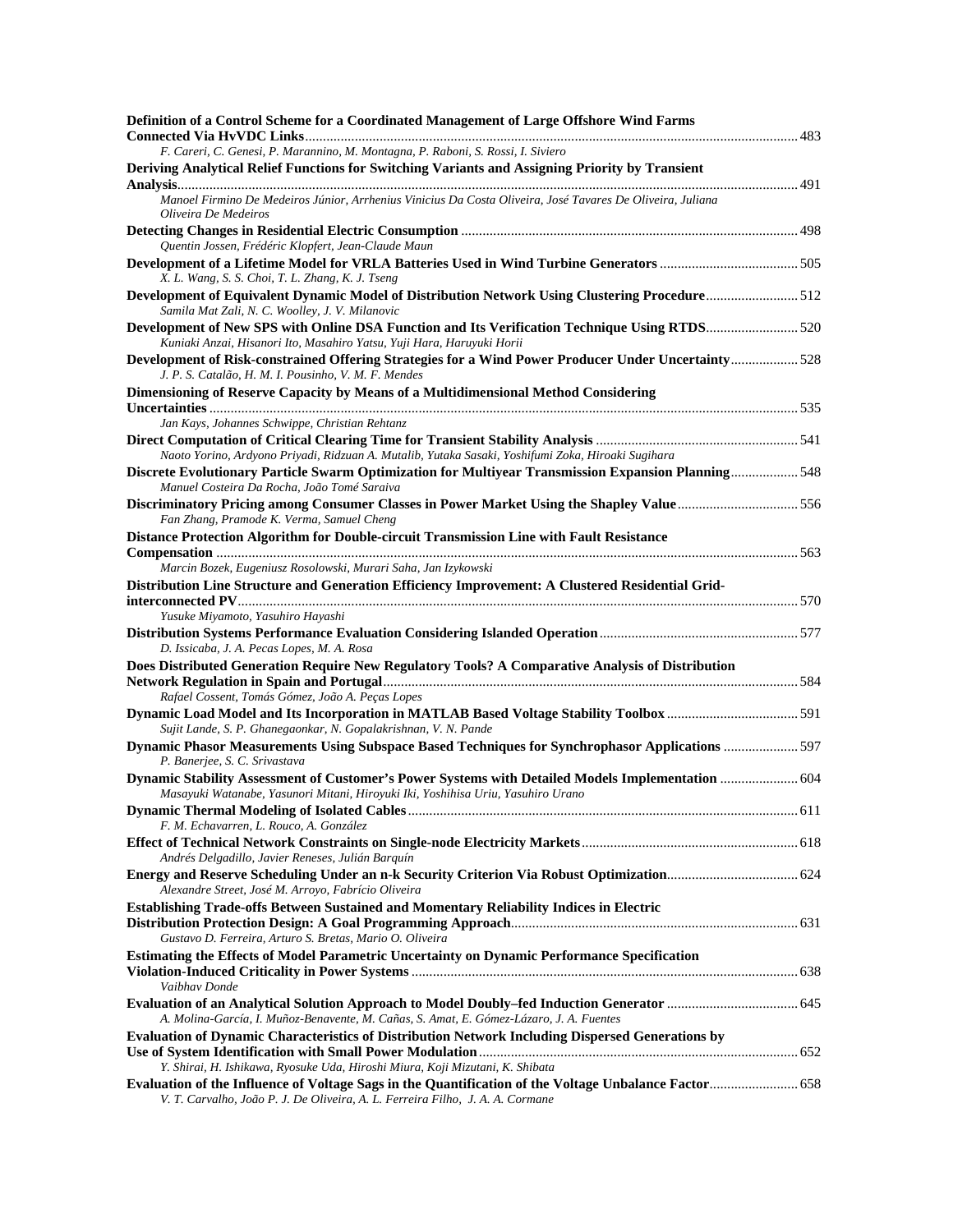| Ildemar C. Decker, Aguinaldo S. e Silva, Fernando B. Prioste, Marcelo N. Agostini, Daniel Dotta                                    |  |
|------------------------------------------------------------------------------------------------------------------------------------|--|
| <b>Exploring the Progressive Hedging Characteristics in the Solution of the Medium-term Operation</b>                              |  |
| Raphael E. C. Goncalves, Erlon C. Finardi, Edson Luiz Da Silva                                                                     |  |
| Extension of a Probabilistic Load Flow Calculation for the Consideration of Interdependencies 677                                  |  |
| Johannes Schwippe, Olav Krause, Christian Rehtanz                                                                                  |  |
| Teruhisa Kumano                                                                                                                    |  |
| A. González, F. M. Echavarren, L. Rouco, T. Gómez, J. Cabetas                                                                      |  |
| Pierluigi Mancarella, Chin Kim Gan, Goran Strbac                                                                                   |  |
| Fuzzy Monte Carlo Mathematical Model for Load Curtailment Minimization in Transmission Power                                       |  |
|                                                                                                                                    |  |
| Bruno Canizes, Zita A. Vale, João P. Soares, H. M. Khodr                                                                           |  |
| Russell Bent, Alan Berscheid, G. Loren Toole                                                                                       |  |
| Globally Convergent Optimal Power Flow Using Complementarity Functions and Trust Region                                            |  |
|                                                                                                                                    |  |
| Geraldo L. Torres                                                                                                                  |  |
|                                                                                                                                    |  |
| Hsiao-Dong Chiang, Hua Li, Yasuyuki Tada, Jianzhong Tong                                                                           |  |
| Hydro Generation Scheduling and Offering Strategies Considering Price Uncertainty and Risk                                         |  |
| J. P. S. Catalão, H. M. I. Pousinho, J. Contreras                                                                                  |  |
| Hydrothermal Generation Planning with Time-linking Constraints on the Dispatch of Liquefied                                        |  |
|                                                                                                                                    |  |
| A. L. Diniz, M. E. P. Maceira, M. P. Tcheou, T. N. Santos, V. S. Duarte, D. D. J. Penna                                            |  |
|                                                                                                                                    |  |
| Turhan Demiray, Philip Kertscher, Andrin Münger, Tobias Arnold, Harald Weber, Michael Höckel, Walter<br>Sattinger, Göran Andersson |  |
| Sebastian Lehnhoff, Wolfgang Mahnke, Sebastian Rohjans, Mathias Uslar                                                              |  |
| <b>Impact of Distributed Generation on Automatic Fault Location in Unbalanced Distribution Networks.</b>                           |  |
|                                                                                                                                    |  |
| José Ubirajara Núñez De Nunes, Arturo Suman Bretas                                                                                 |  |

### Volume 2

| Impact of Modeling Accuracy on Integrated Optimization of a Hydrothermal Portfolio on Short-term |  |
|--------------------------------------------------------------------------------------------------|--|
|                                                                                                  |  |
| Ulf Kasper, Christian Kraemer, Albert Moser                                                      |  |
|                                                                                                  |  |
| Luis Luna, Jorge Martínez, Valero Pacual, Vanesa Valiño                                          |  |
|                                                                                                  |  |
| Liuxi Zhang, Ali Abur                                                                            |  |
|                                                                                                  |  |
| Liang Ji, Campbell Booth, Adam Dysko, Fumio Kawano; Gareth Baber                                 |  |
|                                                                                                  |  |
| Sanjeev Kumar Mallik, S Chakrabarti, S. N. Singh                                                 |  |
|                                                                                                  |  |
| Spyros Chatzivasileiadis, Matthias Bucher, Michèle Arnold, Thilo Krause, Göran Andersson         |  |
| Influence of Intermittent Wind and Photovoltaic Power Production Onto Thermal Power Plants in    |  |
|                                                                                                  |  |
| C. Ziems, S. Meinke, H. Weber, E. Hassel, J. Nocke                                               |  |
| Information and Communication System Architectures for Wide-area Monitoring and Control          |  |
|                                                                                                  |  |
| Lars Nordström, Moustafa Chenine, Zhu Kun, Luigi Vanfretti                                       |  |
|                                                                                                  |  |
| Cedric De Jonghe, Erik Delarue, William D'Haeseleer, Ronnie Belmans                              |  |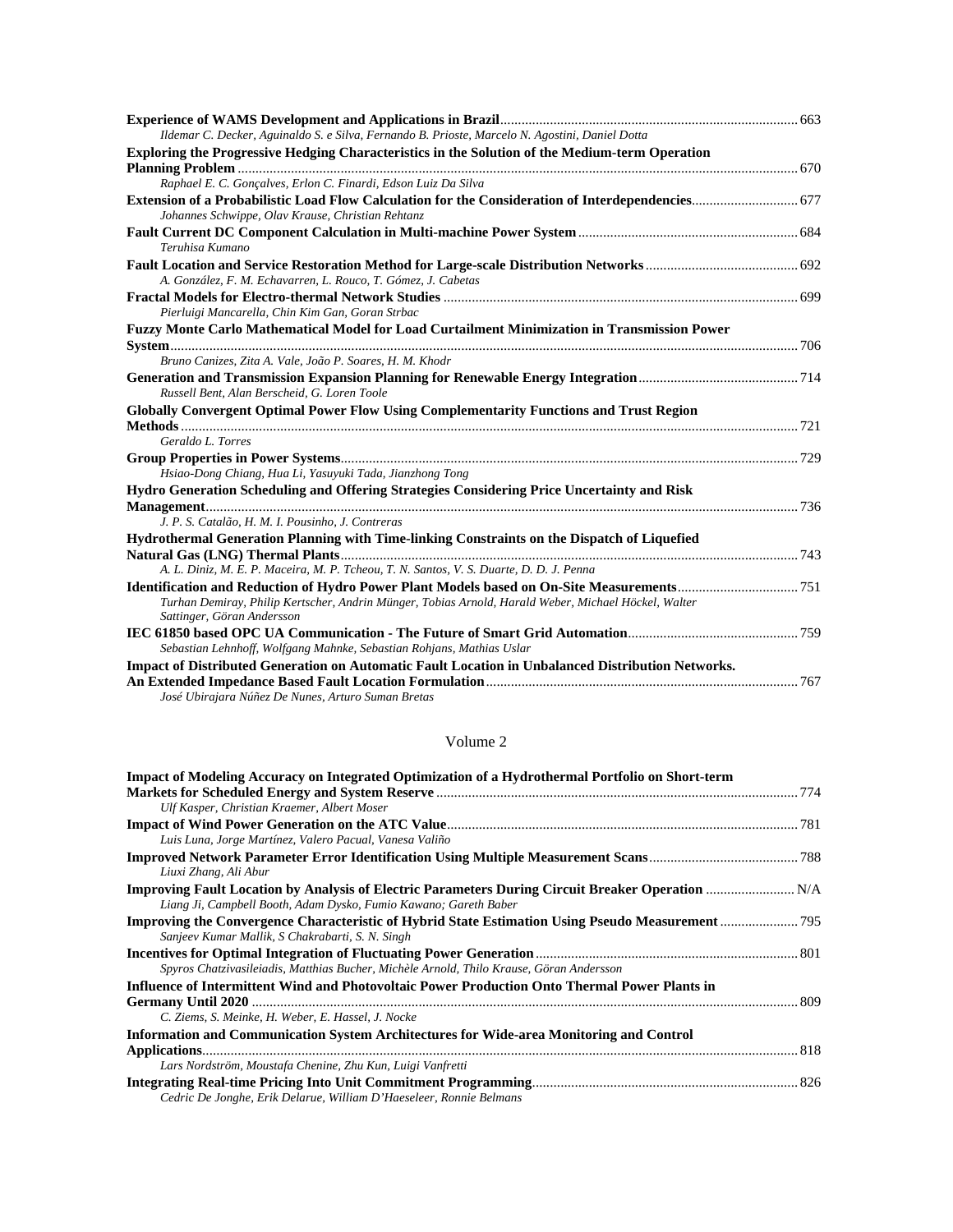| <b>Integration of Demand Response Resource Payback Effect in Social Cost Minimization Based Market</b>                                                                          |  |
|---------------------------------------------------------------------------------------------------------------------------------------------------------------------------------|--|
| Mahdi Behrangrad, Hideharu Sugihara, Tsuyoshi Funaki                                                                                                                            |  |
| Alberto J. Lamadrid, Tim D. Mount, Robert J. Thomas                                                                                                                             |  |
| Inter-area Power Oscillation Mode for Singapore-Malaysia Interconnected Power System Based on                                                                                   |  |
| Dikpride Despa, Yasunori Mitani, Changsong Li, Masayuki Watanabe                                                                                                                |  |
| Interconnection of the European ENTSO-E-CE System with the Turkish System: Investigation of the                                                                                 |  |
| Salaheddin Al-Ali, Ibrahim Nassar, Harald Weber                                                                                                                                 |  |
|                                                                                                                                                                                 |  |
| Kun Zhu, Xu Yuan, Nicholas Honeth, Lars Nordström                                                                                                                               |  |
|                                                                                                                                                                                 |  |
| Carmen Lucia Tancredo Borges, Leonardo Fernandes Rocha, Julio Alberto Dias<br>Large-scale Planning Models to Assess Economies of Scale in Distribution Grids in the Presence of |  |
|                                                                                                                                                                                 |  |
| Carlos Mateo, Tomás Gómez, Álvaro Sánchez, Antonio Candela, Luis Maqueda                                                                                                        |  |
| Location and Contract Pricing Evaluation of Distributed Generation Under a Competitive                                                                                          |  |
|                                                                                                                                                                                 |  |
| J. M. López-Lezama, Javier Contreras, A. Padilha-Feltrin, Marcos J. Rider                                                                                                       |  |
|                                                                                                                                                                                 |  |
| Raphael Gárdos, Alquindar De Souza Pedroso, Antonio Carlos Ferreira, Antonio C. S. Lima, Robson Dias                                                                            |  |
| Market Coupling and the Organization of Counter-Trading: Separating Energy and Transmission                                                                                     |  |
|                                                                                                                                                                                 |  |
| Giorgia Oggioni, Yves Smeers                                                                                                                                                    |  |
| P. N. Biskas, G. H. Naziris, C. K. Simoglou, C. E. Zoumas, A. G. Bakirtzis                                                                                                      |  |
| Maximization of Total PV Outputs for Distribution Network Topology with a Novel Search Method  908                                                                              |  |
| Tsunaki Sato, Hiroumi Saitoh                                                                                                                                                    |  |
| <b>Measurement Gross Error Composition, Considering the Residual Vector Correlation for Power</b>                                                                               |  |
|                                                                                                                                                                                 |  |
| N. G. Bretas                                                                                                                                                                    |  |
| Measures to Improve Fault Ride-through Performance of MV-grids with Distributed Generation 921                                                                                  |  |
| E. J. Coster, P. F. Ribeiro, W. L. Kling                                                                                                                                        |  |
| Medgrid - A Co-development Project for the Exchanges of Electricity in the Mediterranean Basin  928<br>Philippe Adam, Jean Kowal, Hervé Pouliquen                               |  |
|                                                                                                                                                                                 |  |
| Oleg Soukhanov, Igor Yadykin, Dmitry Novitsky<br>Mixed-signal Computation Hardwares Dedicated to High-speed Dynamic Power System Emulation 941                                  |  |
| Laurent Fabre, Ira Nagel, Cédric Meinen, Rachid Cherkaoui, Maher Kayal                                                                                                          |  |
|                                                                                                                                                                                 |  |
| Zhou Li, Xiao-Ping Zhang, Qiu-Lan Wan                                                                                                                                           |  |
| Michèle Arnold, Göran Andersson                                                                                                                                                 |  |
| Modeling and Control of Aggregated Heterogeneous Thermostatically Controlled Loads for Ancillary                                                                                |  |
|                                                                                                                                                                                 |  |
| Stephan Koch, Johanna L. Mathieu, Duncan S. Callaway                                                                                                                            |  |
|                                                                                                                                                                                 |  |
| Soumya Kundu, Nikolai Sinitsyn, Scott Backhaus, Ian Hiskens                                                                                                                     |  |
| Hossein Farahmand, Gerard L. Doorman                                                                                                                                            |  |
|                                                                                                                                                                                 |  |
| Andres Ramos, Jesus M. Latorre, Fernando Báñez, Ángel Hernandez, Germán Morales-España, Kristin Dietrich,<br>Luis Olmos                                                         |  |
| Modelling of New Technologies and Variables in Competitive Markets in Power System Planning                                                                                     |  |
|                                                                                                                                                                                 |  |
| J. Cerda-Arias, D. Westermann                                                                                                                                                   |  |
| Muhammad Azizi Abdul Rahman, Tek Tjing Lie, Krishnamachar Prasad                                                                                                                |  |
|                                                                                                                                                                                 |  |
| Darryl Biggar, Mohammad Hesamzadeh                                                                                                                                              |  |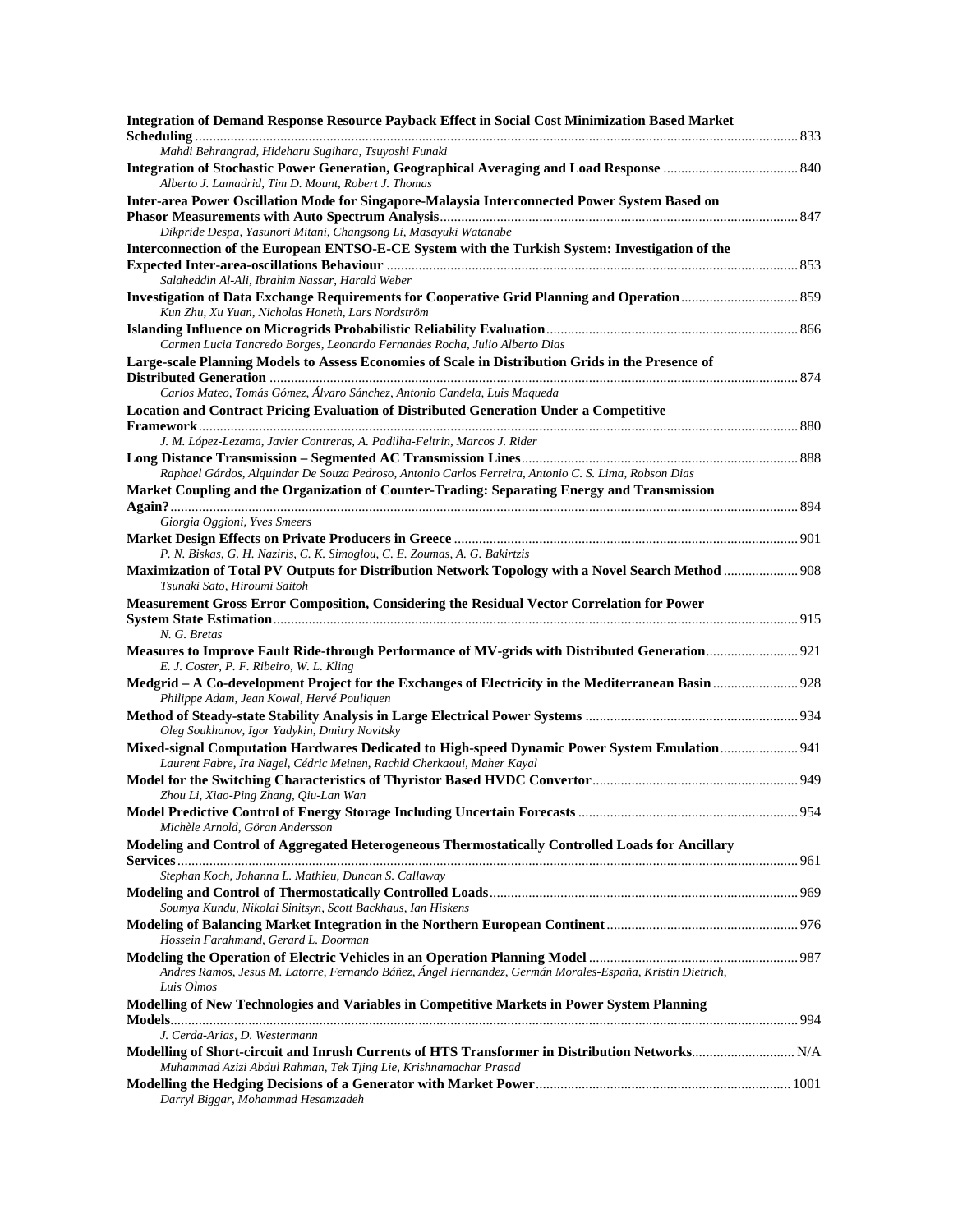| Modelling Wind Power Production Based on Numerical Prediction Models and Wind Speed                                                                            |      |
|----------------------------------------------------------------------------------------------------------------------------------------------------------------|------|
| Tobias Aigner, Terje Gjengedal                                                                                                                                 |      |
| Multi Criteria Optimization of an Autonomous Virtual Power Plant with a High Degree of Renewable                                                               |      |
| Pio Lombardi                                                                                                                                                   |      |
|                                                                                                                                                                |      |
| A. G. Vlachos, P. N. Biskas                                                                                                                                    |      |
| Multi-objective Optimization of Storage Battery Operation in Clustered Residential Grid-                                                                       |      |
|                                                                                                                                                                |      |
| Shingo Kinoshita, Takahiro Shimoo, Shinji Wakao, Yusuke Miyamoto                                                                                               |      |
| Multimarket Optimal Strategies Under Uncertainty for a Price-taker Thermal Power Producer  1036<br>Miguel C. P. Loureiro, Pedro M. S. Carvalho, Jorge De Sousa |      |
|                                                                                                                                                                |      |
| Maziar Yazdani Damavandi, Iman Kiaei, Mohhamd Kazem Sheikh El Eslami                                                                                           |      |
| New Hybrid Intelligent Approach to Forecast Wind Power and Electricity Prices in the Short-term 1049<br>J. P. S. Catalão, H. M. I. Pousinho, V. M. F. Mendes   |      |
|                                                                                                                                                                |      |
| Florent Pruvost, Thomas Cadeau, Pascal Laurent-Gengoux, Frédéric Magoulès, Francois-Xavier Bouchez,<br><b>Bertrand Haut</b>                                    |      |
| Obtaining Mid-term Generation Expansion Plan of Hydro Dominated System by Combining Short                                                                      |      |
|                                                                                                                                                                |      |
| L. G. B. Marzano, M. E. P. Maceira, M. L. V. Lisboa, T. C. Justino, D. D. J. Penna, V. S. Duarte, C. H. Saboia, A.<br>C. G. Melo                               |      |
|                                                                                                                                                                |      |
| Davide Fabozzi, Angela S. Chieh, Patrick Panciatici, Thierry Van Cutsem                                                                                        |      |
| Antonis Papaemmanouil, Göran Andersson                                                                                                                         |      |
|                                                                                                                                                                |      |
| Antonio Gómez-Expósito, Ali Abur, Patricia Rousseaux, Antonio De La Villa Jaén, Catalina Gómez-Quiles                                                          |      |
| <b>Operational Planning of Power Systems Including Small-signal Stability Enhancement</b>                                                                      |      |
|                                                                                                                                                                |      |
| J. L. Rueda, W. Guamán, I. Erlich, A. Vargas, D. G. Colomé                                                                                                     |      |
| Optimal Management of FACTS Units for Voltage Stability Enhancement in Power Networks with                                                                     |      |
|                                                                                                                                                                |      |
| M. Alonso, H. Amarís, C. Álvarez-Ortega, R. Albarracín                                                                                                         |      |
| Optimal Operational Scheduling of Pumped Storage Hydro Power Plant Considering Surplus Power                                                                   |      |
| Ryota Aihara, Akihiko Yokoyama, Fumitoshi Nomiyama, Narifumi Kosugi                                                                                            |      |
|                                                                                                                                                                |      |
| John Tzanos, Kostas Margellos, John Lygeros                                                                                                                    |      |
|                                                                                                                                                                |      |
| Mads Almassalkhi, Ian Hiskens<br><b>Optimization of Penalties Associated with Unavailabilities of Transmission Lines </b>                                      | 1131 |
| Felipe Pereira, Ricardo Prada, Albert De Melo, Anselmo Rodrigues, Maria Da Guia                                                                                |      |
|                                                                                                                                                                |      |
| Juan Ma, Daniel S. Kirschen, Régine Belhomme, Vera Silva                                                                                                       |      |
|                                                                                                                                                                |      |
| Claudio Carvalho, Pablo Cuervo                                                                                                                                 |      |
|                                                                                                                                                                |      |
| Anna Rita Di Fazio, Mario Russo                                                                                                                                |      |
| Pitch Control for LVRT Improvement of Wind Farm Under the Different Short Circuit Capacity and                                                                 |      |
|                                                                                                                                                                |      |
| Aung Ko Thet, Hiroumi Saitoh, Junichi Toyoda                                                                                                                   |      |
| L. Messing, G. Kylander, D. Karlsson                                                                                                                           |      |
|                                                                                                                                                                |      |
| Andrés Delgadillo, José M. Arroyo, Natalia Alguacil                                                                                                            |      |
|                                                                                                                                                                |      |
| Petr Korba, Valerijs Knazkins, Mats Larsson                                                                                                                    |      |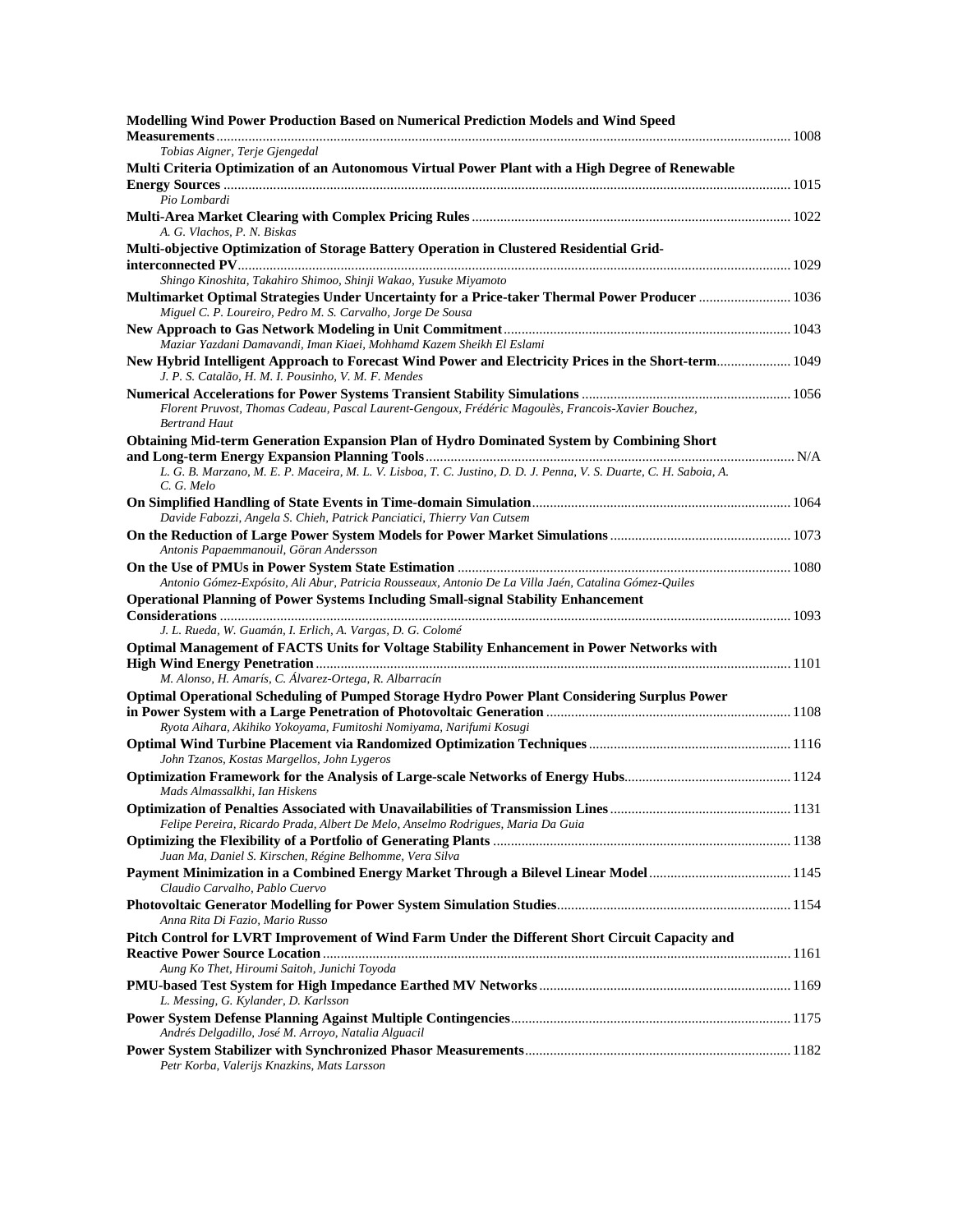| Claudia Battistelli, Claudio A. Cañizares, Mohammad Chehreghani Bozchalui, Victor J. Gutierrez-Martinez,<br>Claudio R. Fuerte-Esquivel                                          |  |
|---------------------------------------------------------------------------------------------------------------------------------------------------------------------------------|--|
| Predictive, Distributed, Hierarchical Charging Control of PHEVs in the Distribution System of a                                                                                 |  |
|                                                                                                                                                                                 |  |
| Matthias D. Galus, R. A. Waraich, Göran Andersson                                                                                                                               |  |
|                                                                                                                                                                                 |  |
| Ali Ahmadi-Khatir, Rachid Cherkaoui, Omid Alizadeh Mousavi                                                                                                                      |  |
| Ricardo Fernández-Blanco, José M. Arroyo, Natalia Alguacil, Pedro J. Muñoz                                                                                                      |  |
|                                                                                                                                                                                 |  |
| Muhammad Ali, Julija Matevosyan, J. V. Milanovic                                                                                                                                |  |
|                                                                                                                                                                                 |  |
| Han Yu, Bill Rosehart                                                                                                                                                           |  |
|                                                                                                                                                                                 |  |
| Valentin Ilea, Cristian Bovo, Marco Merlo, Alberto Berizzi, Paolo Marannino                                                                                                     |  |
| Real Time Congestion Management Through Active Power Reschedule Based on Energy Margins  1247                                                                                   |  |
| Tatiana M. L. Assis, Djalma M. Falcão, Alexandre R. Nunes, Glauco N. Taranto<br>Real Time Digital Simulation to Performance Evaluation of an Adaptive Three-phase Autoreclosing |  |
|                                                                                                                                                                                 |  |
| Patricia Mestas, M. Cristina Tavares, Aniruddha M. Gole                                                                                                                         |  |
|                                                                                                                                                                                 |  |
| I. Dzafic, H.-T. Neisius, S. Henselmeyer                                                                                                                                        |  |
|                                                                                                                                                                                 |  |
| Yemula Pradeep Kumar, S. A. Khaparde, Rushikesh K. Joshi, P. Pentayya                                                                                                           |  |
| Real-Time Detection and Classification of Power System Disturbances Based on Maximal Overlap                                                                                    |  |
| Flavio B. Costa, Benemar A. Souza, Núbia S. D. Brito                                                                                                                            |  |
|                                                                                                                                                                                 |  |
| Ira Nagel, Laurent Fabre, Rachid Cherkaoui, François Krummenacher, Maher Kayal                                                                                                  |  |
|                                                                                                                                                                                 |  |
| Xufeng Xu, Joydeep Mitra                                                                                                                                                        |  |
|                                                                                                                                                                                 |  |
| Emil Johansson, Kjetil Uhlen, Gerd Kjølle, Trond Toftevaag                                                                                                                      |  |
|                                                                                                                                                                                 |  |
| Marcus Hildmann, Florian Herzog, Dejan Stokic, Jeroen Cornel, Göran Andersson                                                                                                   |  |
| Raquel García-Bertrand                                                                                                                                                          |  |
|                                                                                                                                                                                 |  |
| Débora D. J. Penna, Maria Elvira P. Maceira, Jorge M. Damázio                                                                                                                   |  |
| Sensitivity Enhancement of Current Differential Relays for Detection of High Impedance Faults on                                                                                |  |
|                                                                                                                                                                                 |  |
| M. Lukowicz, Marek Michalik, W. Rebizant, A. Wiszniewski                                                                                                                        |  |
| Sensitivity-based External Equivalent for Reliability Assessment of Subtransmission & Distribution                                                                              |  |
| Pedro Jose Martínez Lacañina, José Luis Martínez Ramos, Antonio De La Villa Jaén                                                                                                |  |
| Simulation Method for Evaluation of the Challenges in the Reliability Performance of Medium-                                                                                    |  |
|                                                                                                                                                                                 |  |
| Juha Haakana, Tero Kaipia, Jukka Lassila, Jarmo Partanen                                                                                                                        |  |
|                                                                                                                                                                                 |  |
| Yannick Degeilh, Justine Descloux, George Gross                                                                                                                                 |  |
|                                                                                                                                                                                 |  |
| Vitor L. De Matos, Andrew B. Philpott, Erlon C. Finardi, Ziming Guan                                                                                                            |  |
| Solving Very Large-scale Security-constrained Optimal Power Flow Problems by Combining                                                                                          |  |
| Ludovic Platbrood, Horia Crisciu, Florin Capitanescu, Louis Wehenkel                                                                                                            |  |
|                                                                                                                                                                                 |  |
| Diana Moneta, Alberto Gelmini, Claudio Carlini, Mario Belotti                                                                                                                   |  |
|                                                                                                                                                                                 |  |
| A. R. Ciupuliga, M. Gibescu, E. Pelgrum, W. L. Kling                                                                                                                            |  |